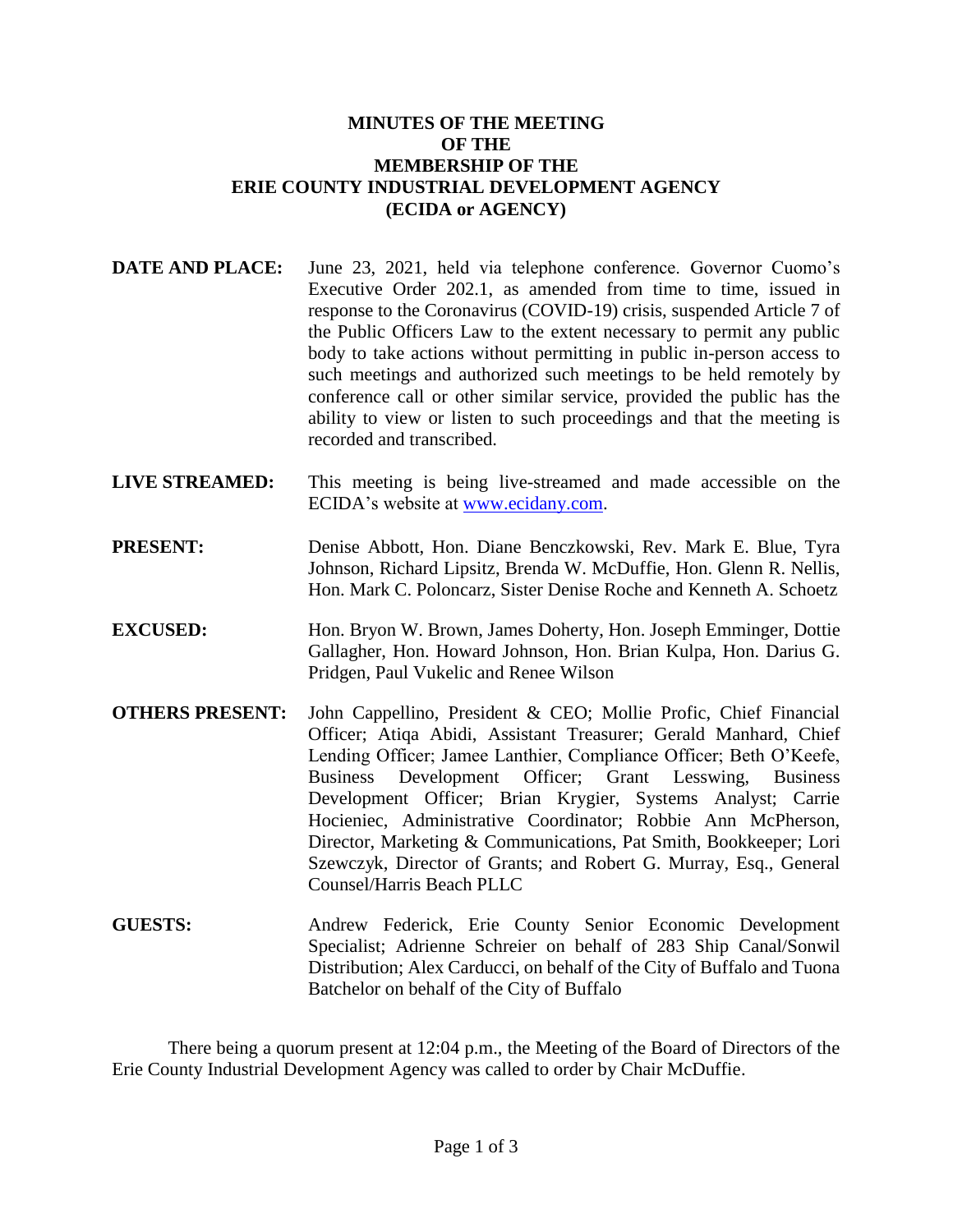# **MINUTES**

The minutes of the May 26, 2021 meeting of the members were presented. Mr. Blue moved and Sister Denise seconded to approve of the minutes. Ms. McDuffie called for the vote and the minutes were unanimously approved.

#### **REPORTS/ACTION ITEMS/INFORMATION ITEMS**

Financial Report. Ms. Profic noted that the ECIDA finished the month of May with total assets of \$29.3M and net assets were \$20.8M. Cash increased \$377,000 month to month, due to monthly net income. The monthly income statement shows overall net income of \$389,000 for May. Operating revenues of \$639,000 exceeded the monthly budgeted total by \$421,000, due mainly to \$575,000 of administrative fees received during the month, related to 7 different projects. Operating expenses of \$201,000 were under budget by \$15,000. Under Special Project Grants, \$61,000 of PPE grant funds were disbursed to 10 grantees in May. The year-to-date Income Statement shows revenues of \$1.3M, including administrative fee revenue of \$970,000. Through May, the Agency has recognized 54% of our total budgeted administrative fees. Expenses of \$1M are \$51,000 below budget. Special project grants include EDA CARES Act funding passed through to RDC of \$2.7M and distributions of PPE grant funding. Ms. Profic pointed out that the \$1M allocated for the PPE grant program was done so out of the IDA's excess general funds that had built up over the years, essentially coming out of the savings account. Similarly, strategic initiatives are funds that have been Board approved to use from UDAG funds. After taking into account the strategic initiatives and depreciation, there is currently a net loss of \$255,000 for the year. Ms. McDuffie directed that the report be received and filed.

2021 Tax Incentive Induced/Closing Schedule/Estimated Real Property Tax Impact. Ms. Fiala presented this report. Ms. McDuffie directed that the report be received and filed.

Approval of COVID-19 Disaster Emergency Grant Application. Ms. McDuffie asked if any member had a potential conflict of interest with any of the various applicants and no member identified any such conflict. Ms. O'Keefe reviewed the five (5) various grant applications presented to the members.

Mr. Lipsitz moved and Mr. Poloncarz seconded to approve the five (5) grant applications. Ms. McDuffie called for the vote and the following five (5) grant applications were approved.

- 1. @ Eleven Wings Cuisine
- 2. ASA Janitorial Services
- 3. Barbara D. Glover dba Miss Barbara's School of Dance
- 4. Fit Fuel, LLC
- 5. J. Malik LLC d.b.a BurgerIM

Policy Committee Update. Mr. Lipsitz presented the report and noted the Policy Committee reviewed and approved the project being considered by the members at today's meeting. Ms. McDuffie directed that the report be received and filed.